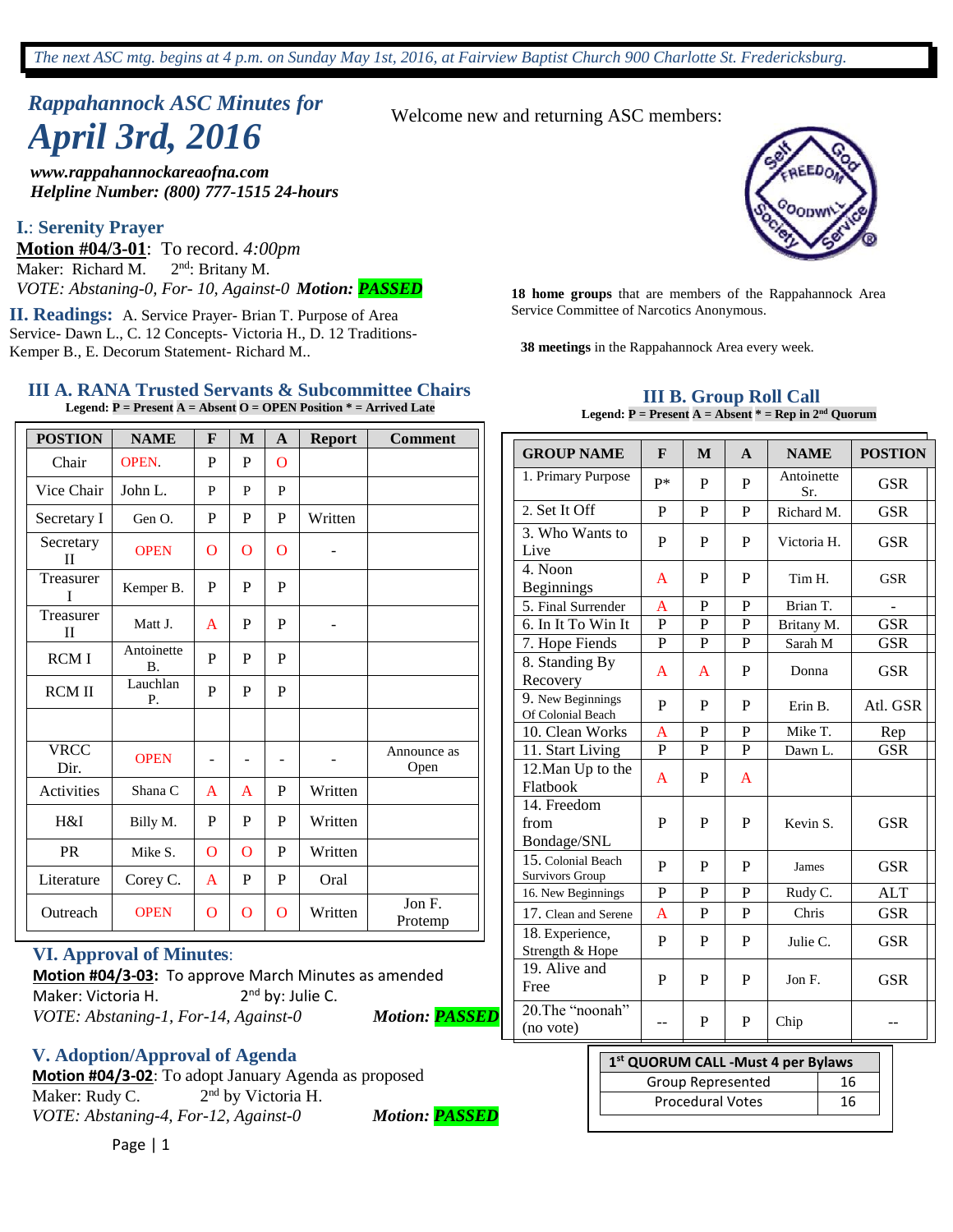# **VII.-XI. Administrative Reports**

## **VII. Secretary Report I**: Gen O.

I did not need to make any copies, but was wondering if there is still a need for paper files when we now have digital copies.

Discussion: Determined that paper copies were not necessary, as long as files are scanned and on ASC Dropbox site.

## **Secretary Report II**: OPEN

**Discussion: None**

# **VIII. Chair Report: OPEN**

**No Discussion**

### **IX. Vice Chair Report**: **Vice Chair, John L.**

No report.

#### **No Discussion**

#### **X. Treasurer Report**: **Treasurer, Kemper B.**

No report.

#### **Discussion:**

## **XI. Regional Committee Member I & II Report**: RCM I, Antoinette B.

No report from RCM I , RCM's will be going to GSR Assembly. Just need regional donation and gas reimbursement.

No report from RCM II.

**No Discussion**

# **XII. Subcommittee Reports**

## **A. Activities Report**: Shana C.- Activities Chair

Activities Met 3/2/16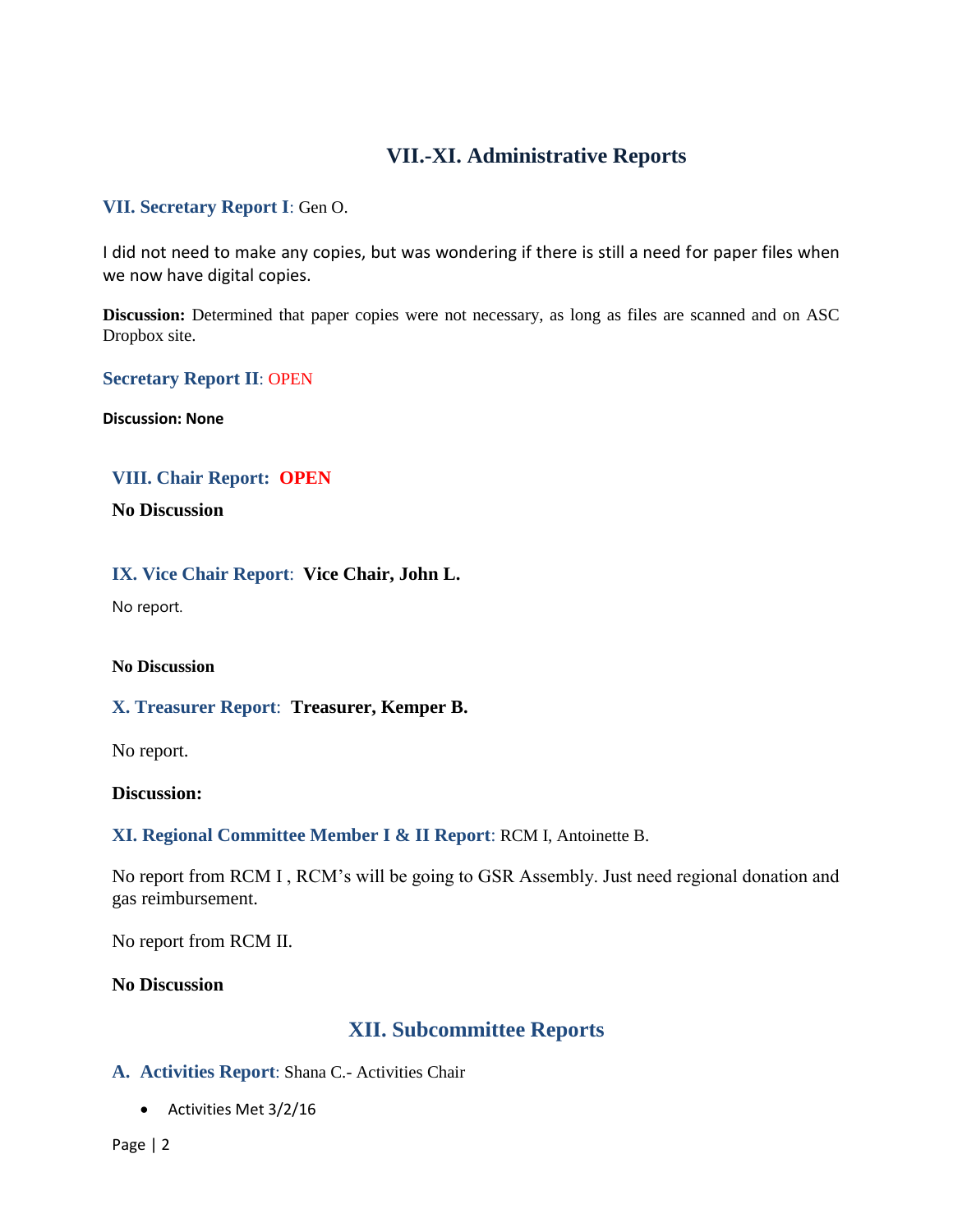- Members in attendance: Nick C., Shana C., Gen O., Emily B., Katelyn B., Josh W., Richard M., and Sarah M.
- $\bullet$  Jay H. called venues for the 4<sup>th</sup> of July and Alum Springs seemed to be the best option. We motioned to book the venue from 2-6pm, and the motion passed 7 out of 7.
- St. George's is allowing us to book the church on the  $14<sup>th</sup>$  of May for the Spring Gala, as long as we leave at 10p.m. Rent is \$125
- **•** Budget for Spring Gala was determined
- We decided the name of the event is RANA Spring Gala
- We motioned to charge \$15 for admission presale, and \$20 at the door. It was passed 4 out of 7.
- We motioned to hold the event from 6pm to 10pm with dinner called from 6:15-7:30. It was passed 7 out of 8.
- Shana C. is requesting funds for Spring Gala and  $4<sup>th</sup>$  of July at ASC.
- Second meeting held March  $16<sup>th</sup>$
- Members in attendance: Nick C., Shana C., Britany M., Katelyn B., Emily B., and Gen O.

## **No Discussion**

## **B. Hospitals & Institutions (H&I) Report**: H&I Chair, Billy M.

H and I has been fulfilling our commitments for the most part. We had a couple of hiccups but we communicated with the facilities.

We have willing members to go into the men's diversion center. We are still waiting on members to finish filling out the forms. We still need members with over a year clean and not on papers to step up for this commitment.

At this time we are not requesting any funds from our budget. Thank you for allowing me to serve,

Your trusted servant,

Billy M.

**Discussion:** Antoinette was wondering when H & I chair will reach out to regional H & I chair, Billy M. said he would do it soon.

## **C. Literature Chair Report:** Literature Chair, Corey C.

Oral report, not turned in.

#### **No Discussion**

## **D. Public Relations (PR) Report**: Mike S., PR Chair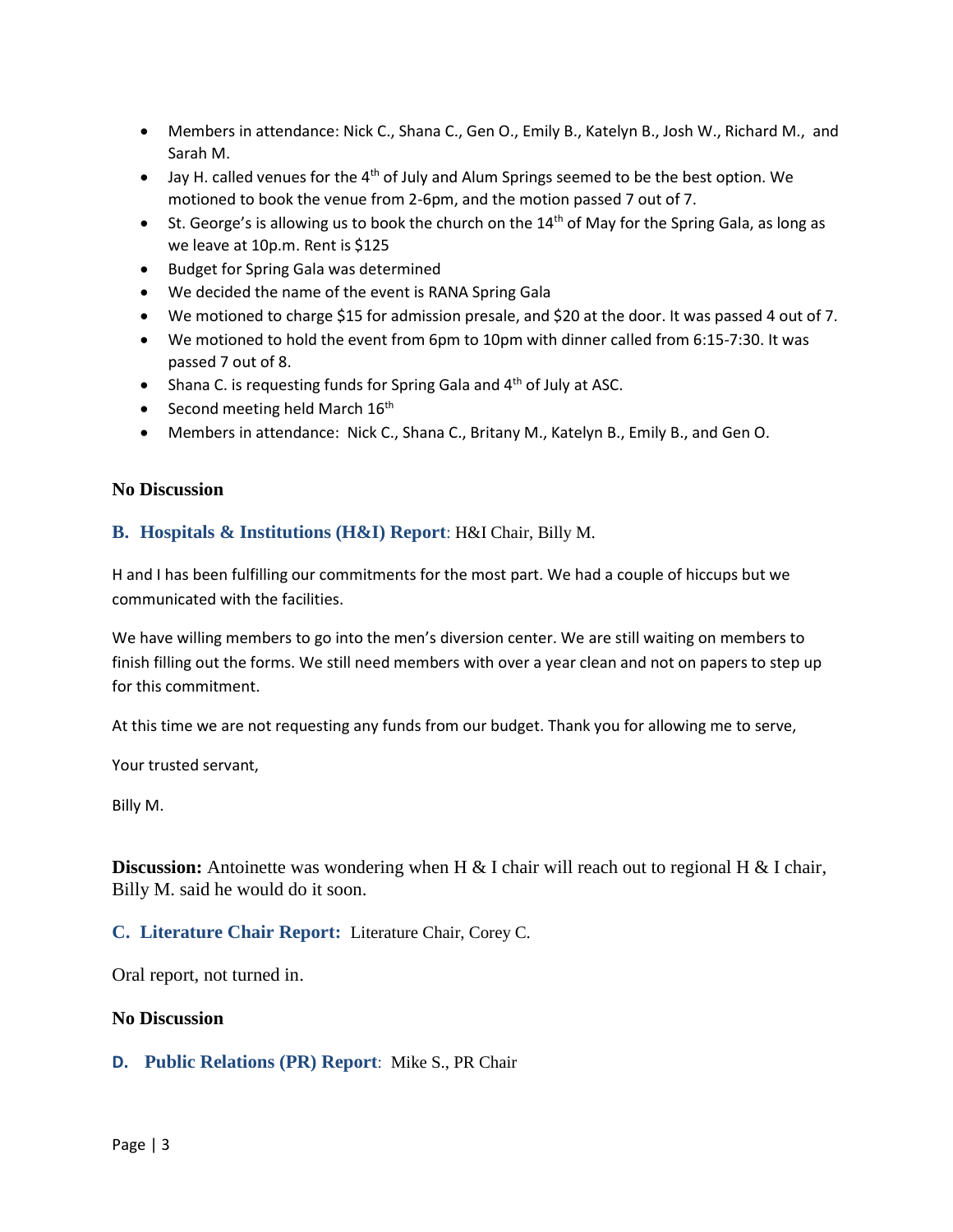PR Committee March  $20<sup>th</sup>$ , 2 people in attendance. Moving meetings to  $3<sup>rd</sup>$  Sunday of every month at 2pm @ Snowden. Discussed Area policy, looked at budget will explore more, appears a bit small. Meeting list was miscommunication as to printing and distribution. Vice Chair meetings lists he will leave here for homegroups. Secure venue for PR learning day during May. These committees cannot operate with 1 person, should not make decision for committee. Will make fliers for each homegroup for volunteers. Looking for spirited, trusted servants to help sprean NA message. Communicated between H&I and Outreach, will be discussed next ASC. Coordinating visits to homegroups during group consciences. Next meeting is at April  $17<sup>th</sup> 2pm$ 

#### **No Discussion**

### **E. Adhoc Subcommittee- Church communications**

Antoinette B. left several messages, rescheduled and wasn't able to get back with him. Making another appointment for this Wednesday. Still forward motion.

### **F. Outreach Pro-temp: Jon F.**

Went to meetings & stayed clean. As my appointment to this position was supported mostly by the glowing recommendation of former ASC Chair Greg G., I will quickly qualify myself. My clean date is 12/9/2004. I have a sponsor who has a sponsor who has a sponsor. I've worked all 12 steps. In terms of group level experience I've chaired three meetings, co-chaired two others and also served as group treasurer. I served a total of six years in the Battlefield as a GSR and concurrently served 18 months as a GSR for a former home group in NORVANA. Suggested and then was appointed Chair of an ad hoc outreach subcommittee in BANA a year ago. It became a standing subcommittee under policy last June, and I served as Chair Pro Tem. I was elected Chair of the subcommittee last August. Following a lengthy "lecture" from my sponsor on the importance of commitment in service I was told I cannot step down from that position until my elected term of one year has been completed, so I will be "moonlighting" in this position for the next few months. That said the subcommittee in BANA is strong and can pretty much run itself at this point, so I am not concerned about being able to fulfill the position in both areas.

While I had hoped to make group visits to most of the groups in the area this month, having my daughter for spring break this past week made that an unrealistic goal. My primary focus was on visiting our more isolated and struggling groups as well as Standing by Recovery as instructed. In all I visited Hope Fiends, Standing By Recovery, Alive & Free, Start Living Group, Colonial Beach Survivors, Primary Purpose, Clean & Serene, Saturday Night Live and Set it Off. I modified the Group Visit Form we use in BANA to collect information based on some minor differences between areas. Information collected includes contact information for the Secretary (where applicable), Meeting Chair and GSR; group level service positions filled, literature on hand including suggested newcomer booklets and IPs; and general information about each group. The intent of the information collected is to help provide suggestions to each group individually as well as to all groups collectively with the goal being to strengthen all of our groups.

I visited Standing By Recovery on March 15<sup>th</sup>. There were 17 people in attendance, and a young woman named Haley celebrated 1-year clean! Strong NA meeting and NA community. The meeting is held at Garrison Woods Center, a community center in an affordable/low income housing development—closer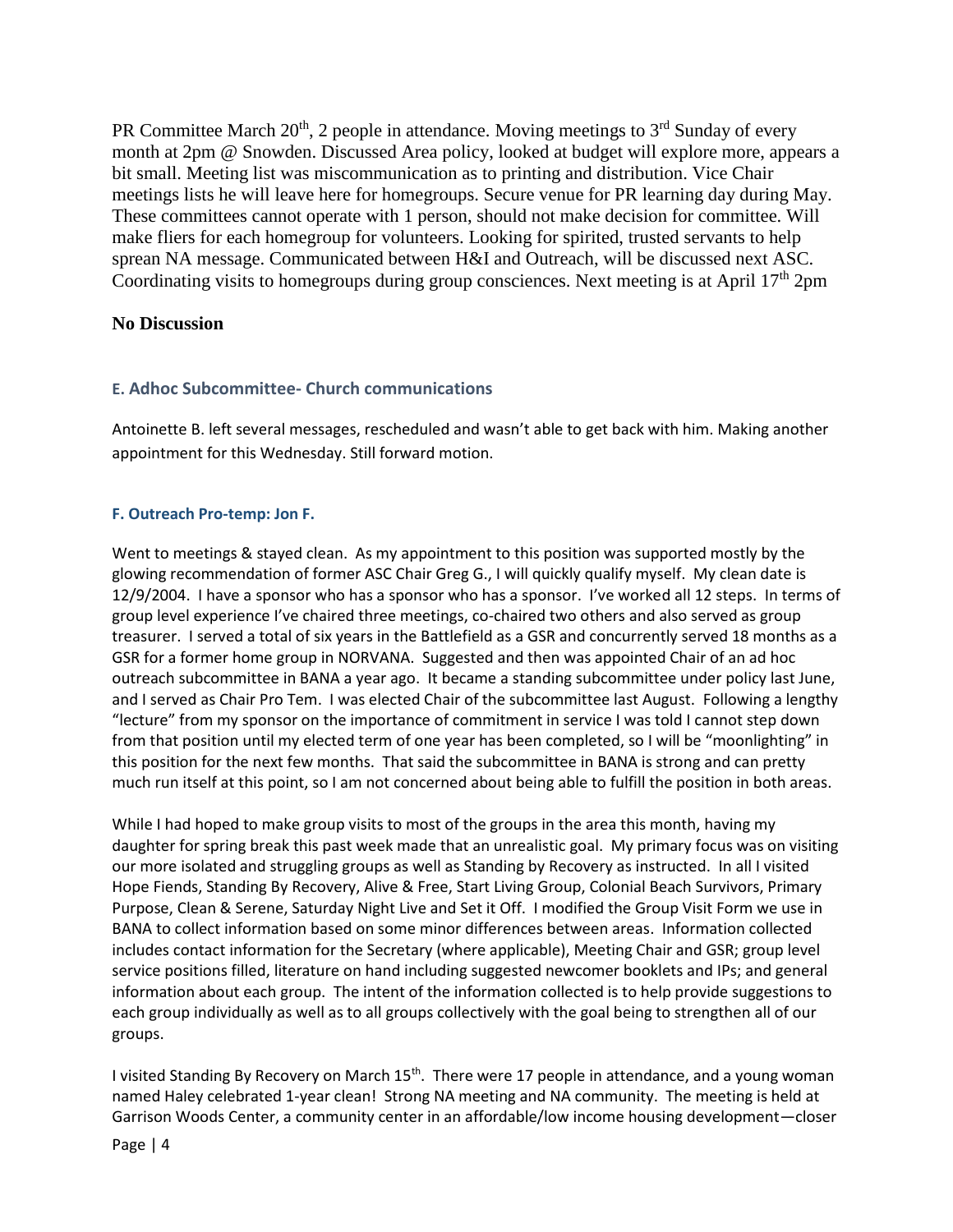to Garrisonville and Aquia than to Stafford—and is roughly a 20 minute drive from the closest meeting in Fredericksburg. I got the sense for many this was their one NA meeting of the week which they took great pride in and looked forward to, supplementing with meetings in the other fellowship the other nights of the week. That said I only heard the word "sober" uttered once during the meeting. Good mix of members with time and in early recovery with sponsorship opportunities. The chair fulfills the duties of most of the group service positions. Regarding the group's lack of representation at our ASC meetings, the chair and group members seemed confused as to why the group hadn't been represented in three months. The chair showed me in the treasurer's workbook that the group had given their GSR \$x last month to purchase literature. However the GSR had not been at the meeting that night or the week prior. Unfortunately a follow-up visit did not happen prior to this ASC meeting to determine what happened. To me it seemed like there was an issue with the GSR and that it was the group's intent to be represented. The group assured me they would have a GSR at this month's ASC meeting. I would not recommend removing this group from the meeting list. It seemed like a lot of people in the general vicinity rely on this meeting, and removing them from the meeting list might hinder their growth or prevent the newcomer from finding a local meeting.

Colonial Beach – The Chair of the Survivors meeting was out of town and Erin was unable to make it, so I'm going to do a follow-up visit to get a better feel for the meeting itself. I did follow-up with an e-mail to Erin with some suggestions. I've heard the frustration in her voice the past few ASC meetings about CB not getting any support from the area. I suggested they might use their location to their advantage this summer and do some beach meetings which might help attract members from other parts of our area as well as Tri-State Southern MD area which has a couple closer meetings.

Bowling Green – This meeting is in desperate need of members with time and experience. The night I visited the Chair and I were the only members with more than a year clean. The meetings are held in the Caroline County Recovery Community Program, and aside from myself and another individual supporting someone in the meeting, the rest of the members present were in the county program. As it was explained to me by the chair most of the people in that particular program are sent straight over from the courthouse across the street either with drug charges or probation violations. So essentially a room full of people needing to have their paper signed—only they were a part of county program. The director of the program was present in the facility, and he asked to speak to members in the county program the second the meeting ended with anyone not in that program having to leave the facility. I downloaded all available minutes on the website to read over past Outreach Chair reports to find out what those who came before me in this position had done. Apparently one chair had sign-up sheets out at meetings to get people to commit to going out to BG. I'm not sure how successful that was. We may need to think outside the box on how to get people out there. Without addicts with time and experience there's nobody there to sponsor their members—almost all in early recovery, which is a really big concern—as well as sharing their ES&H.

Group Suggestions – Obviously given the information collected on group visits includes many of our more isolated and/or struggling groups, not all of these may apply to your group—but these are some trends I've seen so far…

## **1. Literature Table / Newcomer Materials**

- Announce your literature table and where it is—that IPs or pamphlets are FREE and bound books are available at cost, see a HG member after the meeting to purchase...
- Suggested Newcomer IPs & Booklets:
	- 1. NA White Booklet (\$0.75)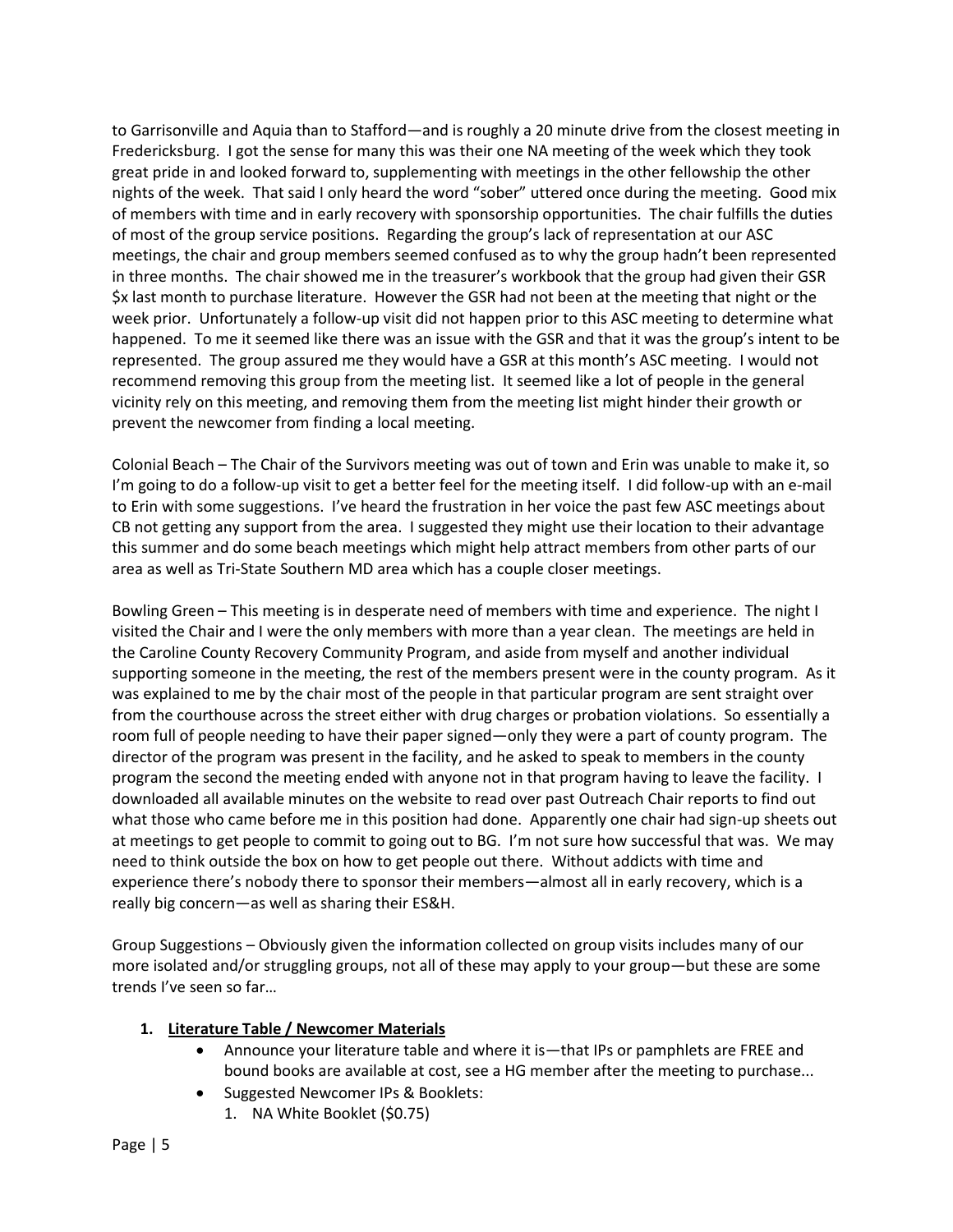- 2. Introdutary Guide to NA (\$2.00)
- 3. IP #22 Welcome to NA
- 4. IP #29 Introduction to NA Meetings
- 5. IP #16 For the Newcomer
- 6. IP  $#7 Am$  I an Addict?
- 7. IP #11 Sponsorship
- 8. \*\*IP #13 By Young Addicts for Young Addicts
- 9. \*\*IP #6 Relapse and Recovery
- Stack the first two rows of your literature rack or the first row of your table (if no rack) with meeting lists and these IPs so they are easy for the newcomer to find.
- Put together a "Newcomer Literature Pack" to hand to a newcomer either after they've picked up a white key tag and been hugged back to life or after the meeting. An NA White Booklet is also great for stuffing IPs inside—perhaps some of the IPs suggested above with numbers 8 & 9 added as applicable. Our program is based in the literature, make sure the newcomer leaves with some.
- If your group wants help in determining which IPs to stock, every IP and recovery booklet is available on [www.na.org](http://www.na.org/) in PDF format. Go to the website, click on the literature button, click on recovery literature and select English. You will then be taken to a page where you can either download or view any IP or booklet (PDF reader required).
- BTW everyone gets an A for literature table presentation, etiquette and choreography! Again, you put work into your lit tables---announce them!
- 2. Group Level Service Positions
	- Very few of the groups visited had their "entry level" group service positions filled. These would include coffee maker, key tag person (though some groups like to rotate that duty), greeter (a position someone with two days clean can do) and setting up & tearing down the meeting. These positions are great for addicts in early recovery and a great introduction to both service and the principle of commitment—showing up every week—which as we know helps us stay clean.
	- Filling every position helps strengthen your group. Today's coffee maker might be the group chair in a couple of years as they work their way up the service ladder, and having that group level experience might make them a stronger chair. Having all positions filled also helps groups practice the principle of rotation.
	- Very, very few of the groups we visited had the GSR Alternate position filled. The Group Booklet's description of the position is as follows: "*Groups also elect a second representative called an alternate GSR. Alternate GSRs attend all the area service committee meetings (as nonvoting participants) with their GSRs so that they can see for themselves how the committee works. If a GSR cannot attend an area committee meeting, that group's alternate GSR participates in the GSR's place. Alternate GSRs, along with other members, may also serve on area subcommittees. Subcommittee experience gives alternate GSRs added perspective on how area services are actually delivered. That perspective helps make them more effective area committee participants if their groups later elect them to serve as GSRs.*" The Institutional Group Guide describes the position as follows: "*The position of GSR-Alternate parallels that of GSR except that it is a two-year commitment with the first year spent in training and the second year as GSR. The GSR-Alternate also acts as GSR in the absence of the GSR*."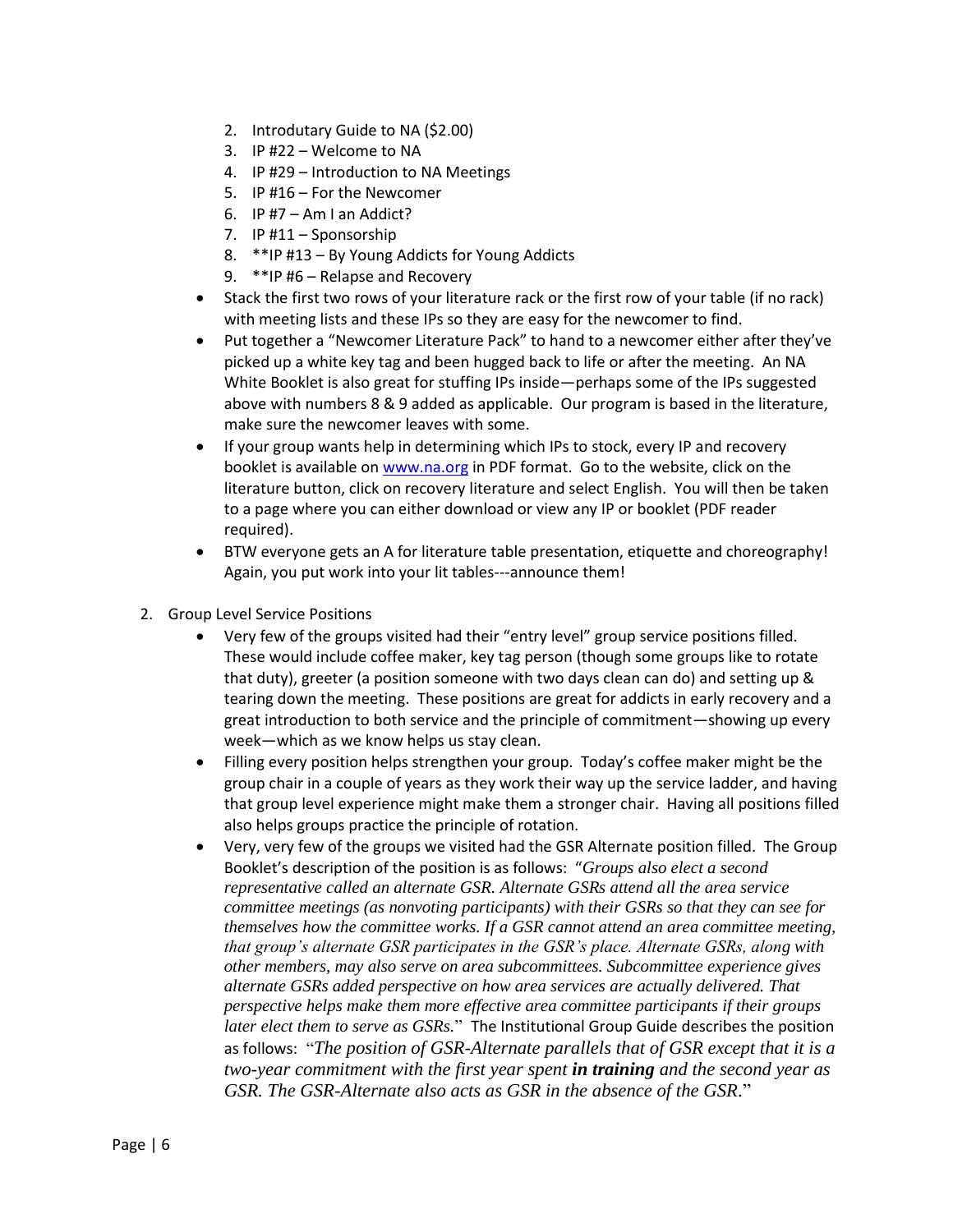- Thus, the GSR Alternate is an important position for all the reasons listed above. First fill the position—then BRING THAT PERSON TO THE ASC MEETING WITH YOU!!! There's much more to the position than being a fill-in when you can't be there. The more training they get the stronger a GSR they will become when it comes time to rotate. That and the subcommittee participation suggestion also help to strengthen our area and what we do at the ASC.
- Filling positions now creates a pool of members with service experience that can likely be of great benefit in getting members step up and help with our upcoming convention.

In Loving Service, Jon F

Discussion:

#### **G. Mini convention- Mark T.**

Hello family,

Thank you for being here today, serving the newcomer and for your continued support. I am grateful and proud to be a part of this body. The Rappahannock Area Convention Committee met on March 17<sup>th</sup> and there were four people in attendance. Despite lack of participation and sans bylaws we managed to move forward with planned fundraising and election of some key positions. They are as follows: Rudolph C.- Program Chair Corey C.- Arts & Graphics Chair Jen R.- Treasurer

Rudolph has some flyers for one such event. Corey is planning a contest event for our convention, t-shirt and merchandise logo. Jen met me at the bank yesterday to set up an account to no avail. I must have a federal tax I.D. number in order to open a non-profit organization account. I subsequently called Kemper, learned we have said number, and, with R.A.S.C. consent, can make use of it. Jen has agreed to me again next Saturday morning to accomplish this task.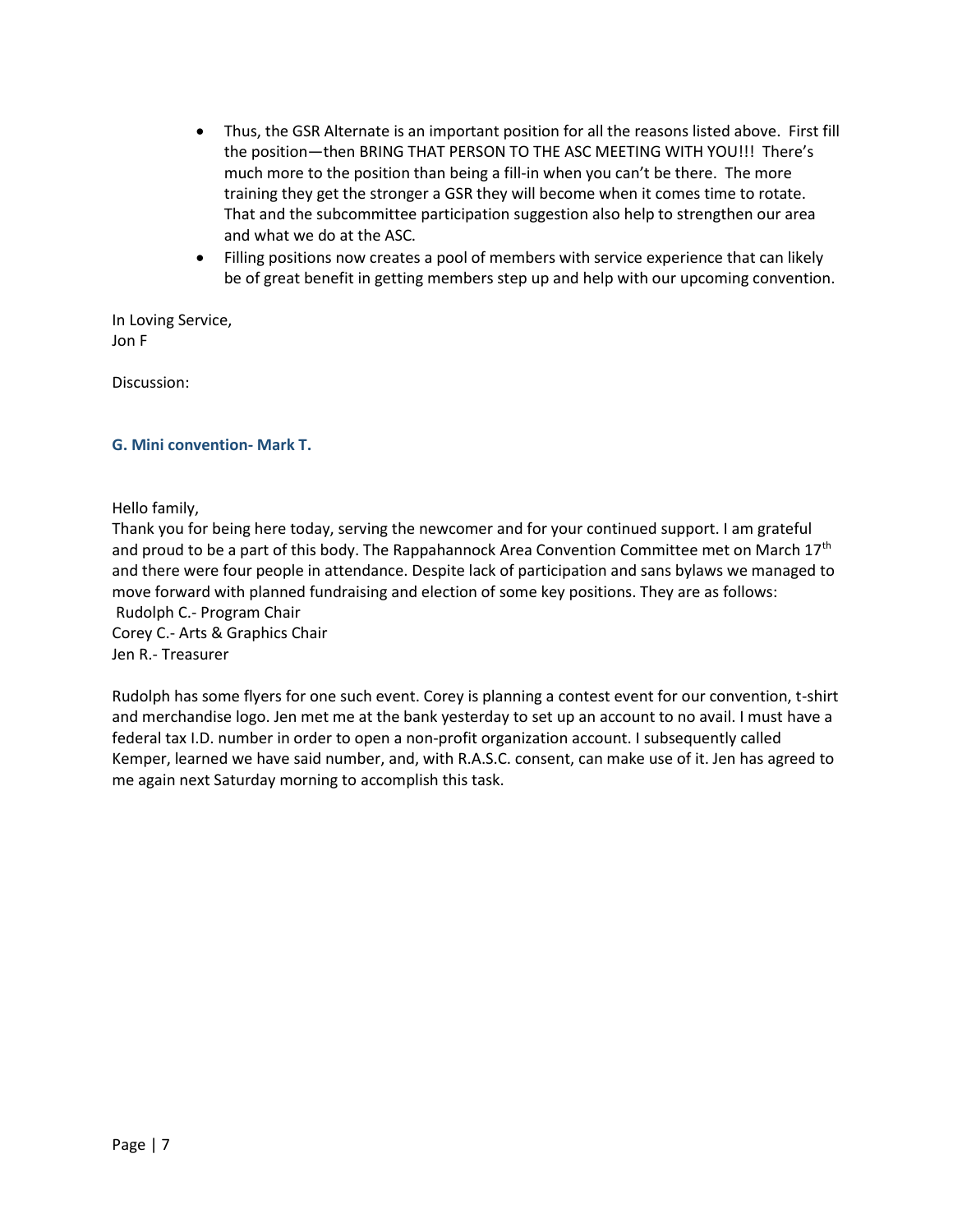| <b>HOME GROUP</b>                                                                                                                                                                                                  | <b>GSR/ALT</b>            | <b>DAYS AND TIMES</b><br><b>OF MEETINGS</b> | # GROUP<br><b>MEMBERS</b> | # AVG. WKLY<br><b>ATTENDANCE/</b><br><b>NEWCOMERS</b> | <b>GROUP</b><br><b>DONATION</b> | LIT.<br><b>ORDER</b> |  |
|--------------------------------------------------------------------------------------------------------------------------------------------------------------------------------------------------------------------|---------------------------|---------------------------------------------|---------------------------|-------------------------------------------------------|---------------------------------|----------------------|--|
| 1. Set it Off                                                                                                                                                                                                      | Richard M.-<br><b>GSR</b> | Sun. 7 - 8:30pm                             | 8                         | 30/4                                                  | \$0                             | \$12.50              |  |
| Nothing to report at this time                                                                                                                                                                                     |                           |                                             |                           |                                                       |                                 |                      |  |
| Group Anniversaries:                                                                                                                                                                                               |                           |                                             |                           |                                                       |                                 |                      |  |
| 2. Who Wants to Live                                                                                                                                                                                               | Victoria H.- GSR          | Mon. - Fri.12 - 1:15pm                      | $\overline{4}$            | 80/8                                                  | \$80                            | \$138.45             |  |
| Doing well despite somewhat lower attendance.<br>Group Anniversaries: none                                                                                                                                         |                           |                                             |                           |                                                       |                                 |                      |  |
| 3. In It to Win it                                                                                                                                                                                                 | <b>Britany M.- GSR</b>    | Mon. 7:00 - 8:30pm                          | $\overline{7}$            | 45/4                                                  | $\overline{$40}$                | \$48.50              |  |
| Nothing to report<br>Group Anniversaries:                                                                                                                                                                          |                           |                                             |                           |                                                       |                                 |                      |  |
| 4. Hope Fiends                                                                                                                                                                                                     | Sarah M. - GSR            | Tue. 7 - 8:15pm                             | 6                         | 25/2                                                  | $\overline{$15}$                | \$50.50              |  |
| Nothing to report.<br>Group Anniversaries:                                                                                                                                                                         |                           |                                             |                           |                                                       |                                 |                      |  |
| 5. Standing by Recovery                                                                                                                                                                                            | Donna- GSR                | Tue. $7:30 - 8:30$ pm                       | 5                         | 15/2                                                  | 10                              | 15                   |  |
| Nothing to report.<br>Group Anniversaries: Donna 18 months- Apr 5th                                                                                                                                                |                           |                                             |                           |                                                       |                                 |                      |  |
| 6. Clean Works                                                                                                                                                                                                     | Mark T. - Rep             | Wed. 7 - 8:15pm                             | 5                         | 30/5                                                  | \$0                             | \$0                  |  |
| Nothing to report because he is not GSR or Alternate<br>Group Anniversaries: none                                                                                                                                  |                           |                                             |                           |                                                       |                                 |                      |  |
| 7. Start Living Group                                                                                                                                                                                              | Dawn L.- GSR              | Thu. 7 - 8:30pm                             | $\overline{7}$            | 14/1                                                  | \$0                             | \$0                  |  |
| Nothing to report.<br>Group Anniversaries:                                                                                                                                                                         |                           |                                             |                           |                                                       |                                 |                      |  |
| 8. Freedom from<br><b>Bondage/SNL</b>                                                                                                                                                                              | Kevin S.- GSR             | Thur. $9 - 10$ pm, Sat.<br>10pm-?           | 3                         | 25/3                                                  | \$21.54                         | $\overline{50}$      |  |
| Been maintain stable prudent reserve, making rent payments and area donations for a year and a half now. We would appreciate additional<br>homegroup members if anyone is interested.<br>Group Anniversaries: None |                           |                                             |                           |                                                       |                                 |                      |  |
| 9. Man Up to the Flatbook                                                                                                                                                                                          | Absent                    | Thur. 7 - 8:30pm                            | 5                         | 15/1                                                  | \$0                             | \$5.83               |  |
| Group Anniversaries: None reported                                                                                                                                                                                 |                           |                                             |                           |                                                       |                                 |                      |  |
| 10. New Beginnings                                                                                                                                                                                                 | Rudy C .- Alt             | Fridays $7 - 8:30$ pm                       | $\tau$                    | 50/5                                                  | \$23                            | \$123.75             |  |
| Group Anniversaries: Joey J. 1 yr April 22, Kemper B. April 8-7 yrs, Jaren F. May 6-1 yr, Antoinette B.- May 13-12 yrs                                                                                             |                           |                                             |                           |                                                       |                                 |                      |  |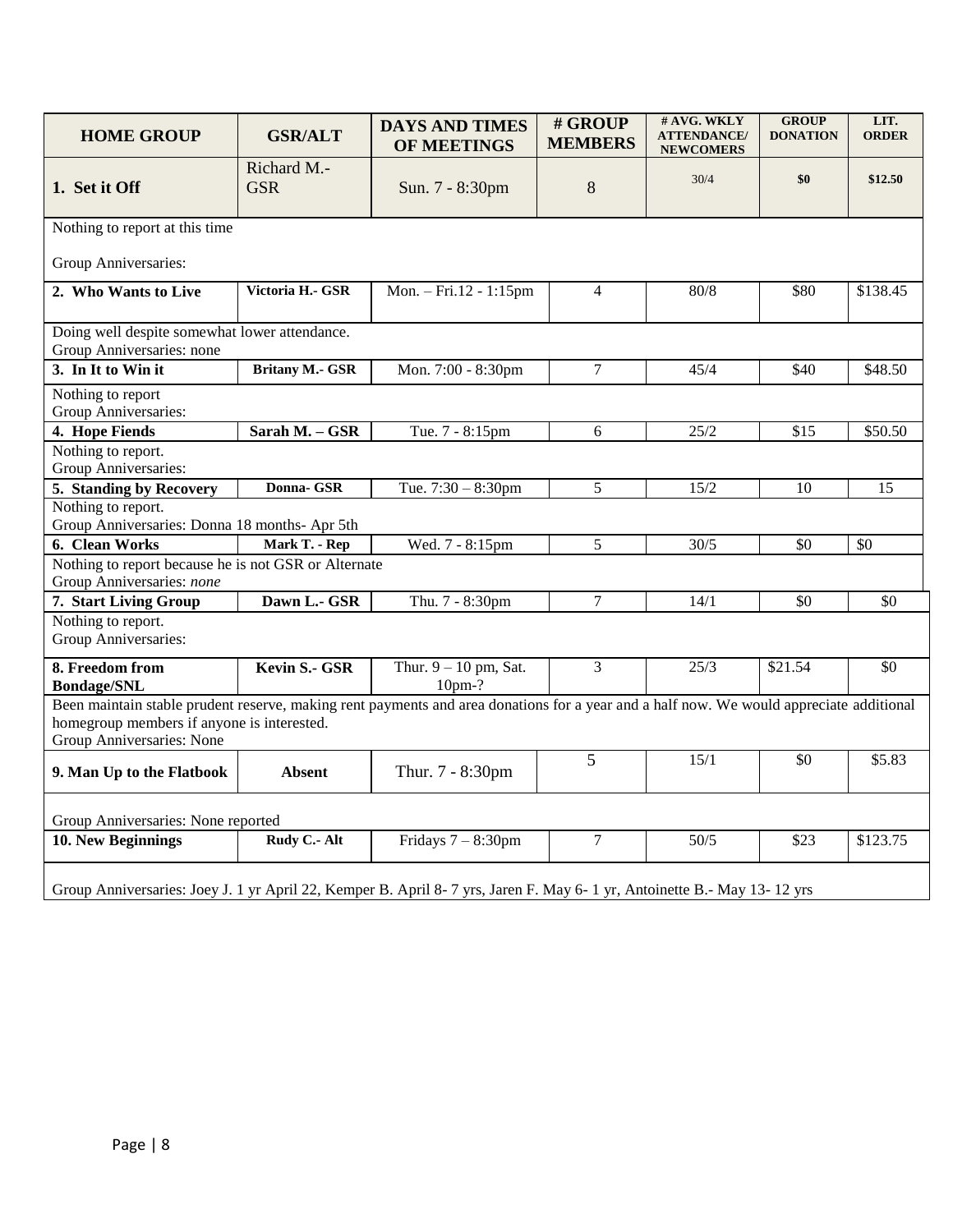# **XIII. Group Service Representative (GSR) Reports** *(continued):*

| <b>HOME GROUP</b>                                                                                                                          | <b>GSR/ALT</b>                       | <b>DAYS AND TIMES</b><br>OF MEETINGS | # GROUP<br><b>MEMBERS</b> | # AVG. WKLY<br><b>ATTENDANCE/</b><br><b>NEWCOMERS</b> | <b>GROUP</b><br><b>DONATION</b> | LIT.<br><b>ORDER</b> |  |  |
|--------------------------------------------------------------------------------------------------------------------------------------------|--------------------------------------|--------------------------------------|---------------------------|-------------------------------------------------------|---------------------------------|----------------------|--|--|
| 11. Primary Purpose                                                                                                                        | <b>Antoinette Sr - GSR</b>           | Sat. & Sun. 12 - 1:30pm              | 8                         | 11/4                                                  | \$30.00<br>\$0                  |                      |  |  |
| Doing well,                                                                                                                                |                                      |                                      |                           |                                                       |                                 |                      |  |  |
| Group Anniversaries: None at present                                                                                                       |                                      |                                      |                           |                                                       |                                 |                      |  |  |
| 12. Experience, Strength &                                                                                                                 | Julie C.- GSR                        | Sat. 6:30 - 8:00pm                   | $8\,$                     | 30/2                                                  | \$50.00                         | \$18.75              |  |  |
| Hope                                                                                                                                       |                                      |                                      |                           |                                                       |                                 |                      |  |  |
| We are doing well.                                                                                                                         |                                      |                                      |                           |                                                       |                                 |                      |  |  |
| Group Anniversaries: Jen R. Apr 23rd- 8 yrs, Dawn B April 30- 7 yrs, Andrea L. May 14th- 3 yrs<br>13. Clean and Serene                     |                                      |                                      |                           |                                                       |                                 |                      |  |  |
|                                                                                                                                            | Chris P.                             | Fri. 10-11: 15pm                     |                           | 10/2                                                  | \$0                             | \$48.00              |  |  |
| The group is doing well as it is growing in attendance. Group conscience is present and active. The current format of the meeting is study |                                      |                                      |                           |                                                       |                                 |                      |  |  |
| of the Basic Text as well as discussion.                                                                                                   |                                      |                                      |                           |                                                       |                                 |                      |  |  |
| Group Anniversaries: none                                                                                                                  |                                      |                                      |                           |                                                       |                                 |                      |  |  |
| 14. Final Surrender                                                                                                                        | <b>Brian T.- GSR</b>                 | Mon - Wed; Fri-Sat 7-<br>8pm         | 7                         | 30/25                                                 | \$0                             | \$5                  |  |  |
| Have a lot of newcomers and need experienced members to share their ESH                                                                    |                                      |                                      |                           |                                                       |                                 |                      |  |  |
| Group Anniversaries: None                                                                                                                  |                                      |                                      |                           |                                                       |                                 |                      |  |  |
| 15. Noon Beginnings                                                                                                                        | Tim H.- GSR                          | Mon - Fri 12-1pm                     | 5                         | 20/2                                                  | \$0                             | \$0                  |  |  |
| Nothing to report                                                                                                                          |                                      |                                      |                           |                                                       |                                 |                      |  |  |
| Group Anniversaries: - None reported                                                                                                       |                                      |                                      |                           |                                                       |                                 |                      |  |  |
| 16. Colonial Beach                                                                                                                         | James D.-GSR                         | Friday 7pm-8pm                       | 6                         | 7/1                                                   | \$0.00                          | \$0.00               |  |  |
| <b>Survivors Group</b>                                                                                                                     |                                      |                                      |                           |                                                       |                                 |                      |  |  |
| Need to do an audit on Treasurer's book                                                                                                    |                                      |                                      |                           |                                                       |                                 |                      |  |  |
| Group Anniversaries: None                                                                                                                  |                                      |                                      |                           |                                                       |                                 |                      |  |  |
| 17. New Beginnings                                                                                                                         | Erin B.- GSR                         | Tues 6pm                             | $\overline{4}$            | $7/1 - 2$                                             | \$50                            | \$3.75               |  |  |
| <b>Colonial Beach</b>                                                                                                                      |                                      |                                      |                           |                                                       |                                 |                      |  |  |
|                                                                                                                                            | Group doing well but can use support |                                      |                           |                                                       |                                 |                      |  |  |
| Group Anniversaries:                                                                                                                       |                                      | Wednesday 8:00pm, Friday 7:00pm      | $\overline{4}$            | 20/3                                                  | \$29.30                         | \$0                  |  |  |
| Jon F. - GSR<br>18. Alive & Free                                                                                                           |                                      | Culpepper Hospital (Boardroom)       |                           |                                                       |                                 |                      |  |  |
|                                                                                                                                            |                                      | 501 Sunset Ln, Culpepper, VA 22701   |                           |                                                       |                                 |                      |  |  |
| Thanks Kemper for getting us back into regional database. Coincidence or not, prior to this our combined weekly attendance had dropped to  |                                      |                                      |                           |                                                       |                                 |                      |  |  |
| 15 a week. This past week it was up to 25. One concern- our Wed meeting starts at 8pm. The CSB has been telling clients it starts at 7pm.  |                                      |                                      |                           |                                                       |                                 |                      |  |  |
| We have been sending their clients back with an extra meeting list to give to the CSB. Hopefully the issue works itself out. If not I have |                                      |                                      |                           |                                                       |                                 |                      |  |  |
| contacted the PR chair to give him a heads up.                                                                                             |                                      |                                      |                           |                                                       |                                 |                      |  |  |
|                                                                                                                                            |                                      |                                      |                           |                                                       |                                 |                      |  |  |
| Group Anniversaries: None at present                                                                                                       |                                      |                                      |                           |                                                       |                                 |                      |  |  |
|                                                                                                                                            |                                      |                                      |                           |                                                       |                                 |                      |  |  |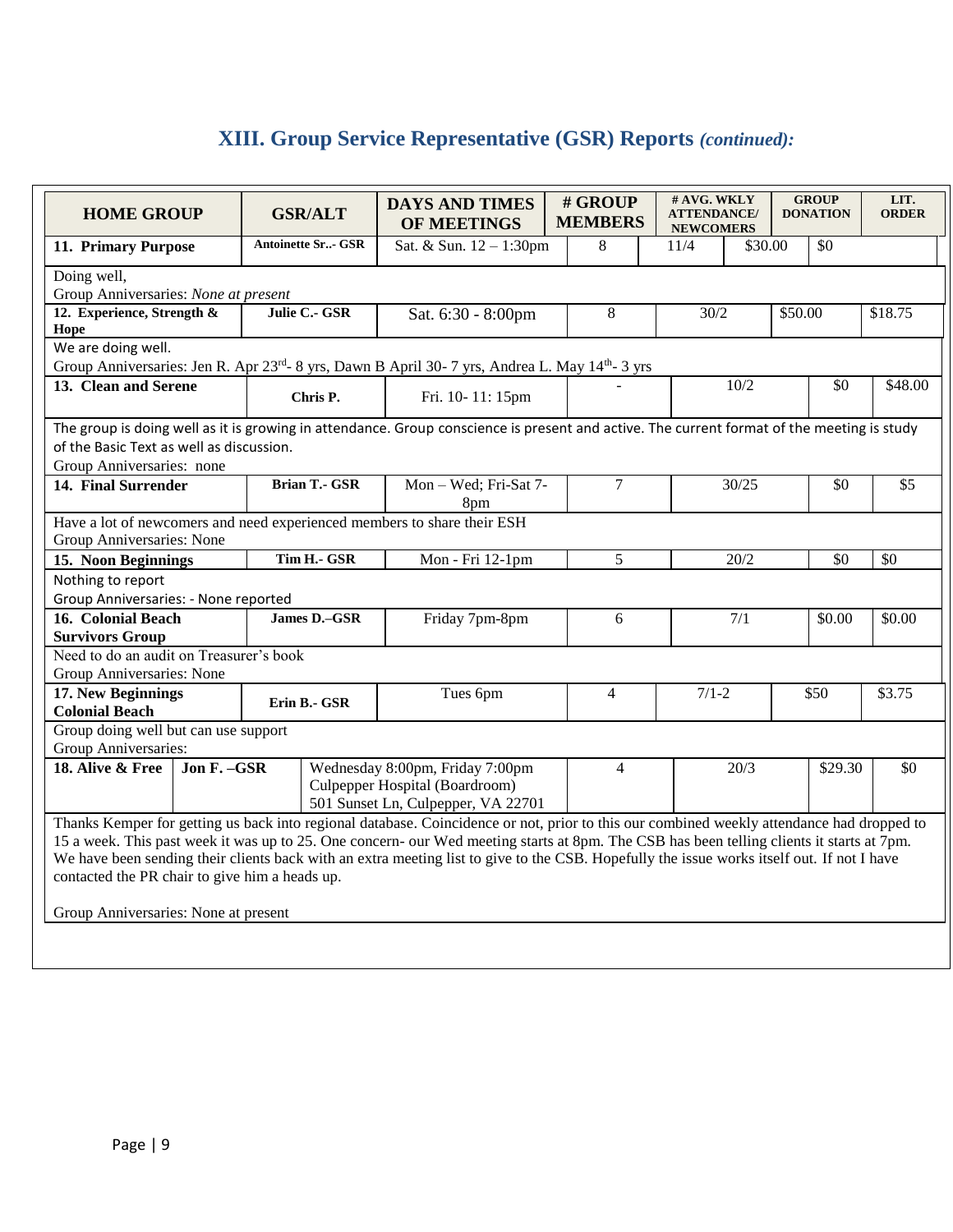# **10 Minute Break - back at 5:00pm**

# **XIV. 2 nd Quorum**

**Legend: P = Present A = Absent**

| 2 <sup>st</sup> QUORUM CALL -Must 4 per |    |  |  |  |
|-----------------------------------------|----|--|--|--|
| <b>Bylaws</b>                           |    |  |  |  |
| Group Represented                       | 17 |  |  |  |
| <b>Procedural Votes</b>                 | 17 |  |  |  |
|                                         |    |  |  |  |

| <b>HOME GROUP NAME</b>                 | P/A | <b>NAME</b>    | <b>POSTION</b> |
|----------------------------------------|-----|----------------|----------------|
| 1. Set It Off                          | P   | Richard M.     | GSR            |
| 2. Who Wants to Live                   | P   | Victoria H.    | <b>GSR</b>     |
| 3. In It to Win It                     | P   | Britany M.     | <b>GSR</b>     |
| 4. Hope Fiends                         | P   | Sarah M        | GSR            |
| 5. Stand By Recovery                   | P   | Donna          | <b>GSR</b>     |
| 6. Clean Works                         | P   | Mark T.        | Rep            |
| 7. Start Living Group                  | P   | Dawn L.        | <b>GSR</b>     |
| 8. Freedom from<br>Bondage/SNL         | P   | Kevin S.       | GSR            |
| 9. Man Up to the Flatbook              | A   |                |                |
| 10. New Beginnings                     | P   | Rudy C.        | Alt            |
| 11. Primary Purpose                    | P   | Antoinette Sr. | GSR            |
| 12. Experience, Strength $\&$<br>Hope  | P   | Julie C.       | GSR            |
| 13. Clean and Serene                   | P   | Chris P.       | Rep            |
| 14. Final Surrender                    | P   | Brian T.       | <b>GSR</b>     |
| 15. Noon Beginnings                    | P   | Tim H.         | GSR            |
| 16. Colonial Beach Survivors<br>Group  | P   | James D.       | GSR            |
| 17. New Beginnings<br>(Colonial Beach) | P   | Erin B.        | GSR            |
| 18. Alive and Free                     | P   | Jon F.         | GSR            |
| 19. The "noonah" (no vote)             | P   | Chip           |                |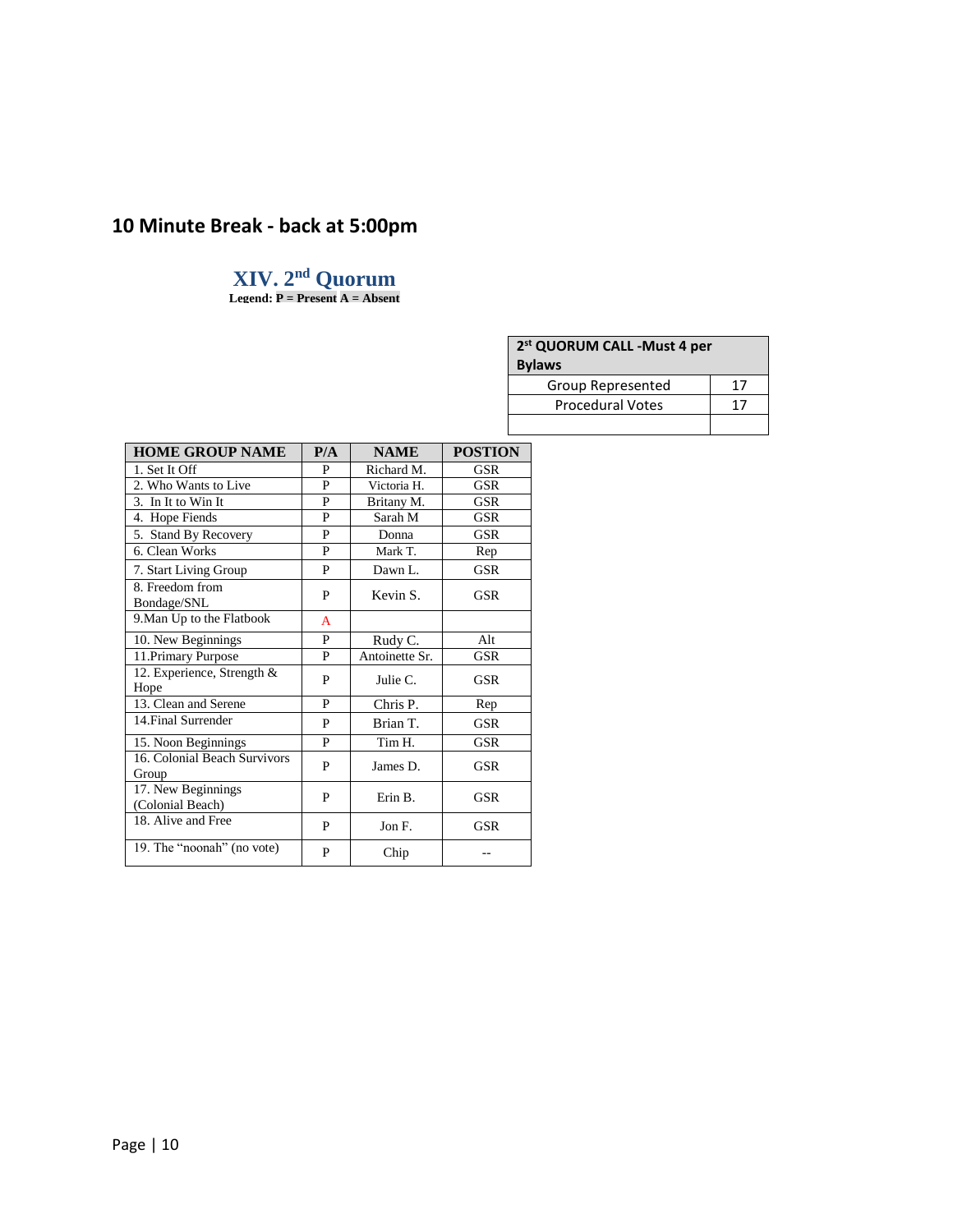# **XV. Old Business**

**Motion #02/07-9:** To approve the convention guidelines *VOTE: For-13, Against-0 Result: PASSED*

# **XVI. Open Sharing**

- John L. needs help with audit and will appoint people
- Antoinette B. was wondering if you have multiple homegroups you are only allowed to vote in one homegroup. If a member voted in two groups, does their vote then come back? Integrity is violated. Mark T. said that each group is autonomous and there's nothing in place that says you can't vote in multiple groups. Kevin S. says that in other areas they would encourage non-members to attend the homegroup meeting and had a vote. Greg G. thinks it's better dealt with on a personal basis.
- Jon F. wanted to address bylaws about removing groups from the meeting list. One one hand, there's a policy saying we want to help groups, and another policy that takes groups off of the list. John L. says we added that because we didn't have an Outreach chair for so long, but someone can put a motion on the floor. The reason we had that policy was because meetings were on the list that didn't exist. Until we elect a chair, it might be prudent to also hold off on changing that policy. Mike S. says in other areas he was in, they would only remove the meeting from the list if the doors were locked and the meeting was closed. Antoinette B. says RANA is still a young area, so we didn't have the reach to see if the meetings weren't operating with our traditions. We are open to change. Corey C. says that there were other meetings that were not operating in our traditions and there has to be some form of recourse. Mike S. suggests tabling changing the policy until PR and Outreach makes a complete round of all of the homegroups.
- Sarah M. has noticed in a lot of groups lately there has been an issue with speakers or people in meetings discussing outside issues. We need to squash that. Monday night speaker brought up his own business that he was promoting. Billy M. suggests chairpeople read Guide to Local Service. Rudy C. says it is up to ALL homegroup members to address that, not just the Chair person.
- Lauchlan P. says \$1900 over prudent reserve is not a good place to be. Is there something that says we can't donate more? Antoinette Sr. says why not use the money for the convention? Victoria H. says we have a lot of things going on in RANA that may need additional funds. Greg says prudent reserve is for emergencies so that we can operate for 3 months with no income. PR will probably be requesting money as well as Outreach and the convention. This money will be spent. Kemper B. says that he believes there is room to make this donation, but GSR's need to be aware that at some point we may be right up against the prudent reserve. John L. says we do not have a budget for Outreach yet. Anyone can participate in budget meetings in October. Greg G. read off multiple subcommittee budgets that have not been used, that would use all of our prudent reserve.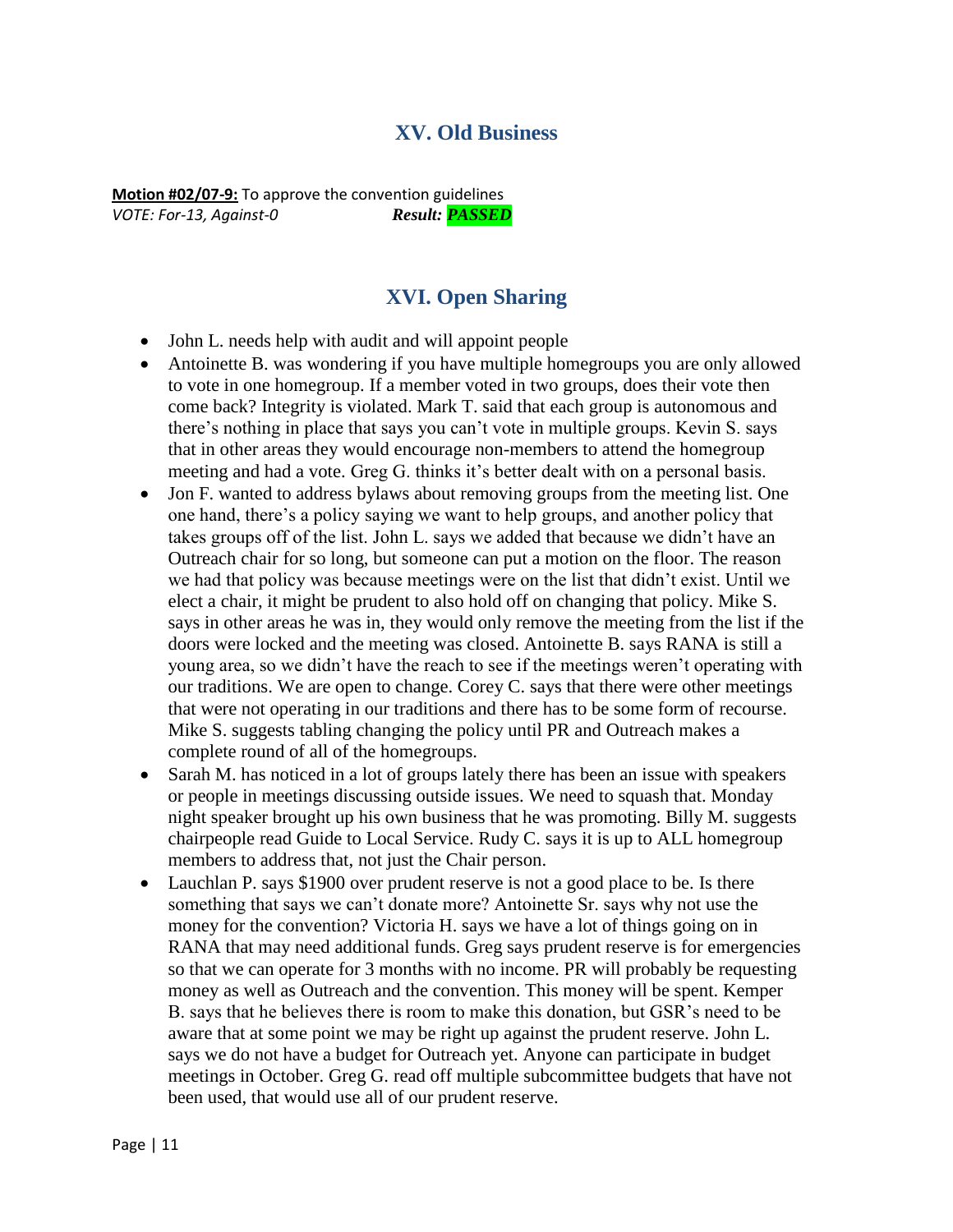Brian T. says that the people in his group have to pay \$35 a week to be in a program, and have to be at that meeting. He is wondering if anything can be done to find a meeting location or get literature because they can't afford it. John L. says homegroups or H&I can donate literature. Mike S. says in other areas, they would donate to newer groups.

# **XVII. Elections for Open Positions**

None

# **XVIII. New Business**

**Motion #04/03-4:** To establish a budget for the RANA ASC Outreach Subcommittee in the amount of \$350.00

| <b>Description</b>                                                        | Amount   |
|---------------------------------------------------------------------------|----------|
| For Chair reports and Subcommittee Use                                    |          |
| (paper, ink and various office supplies)                                  | \$50.00  |
| Travel Expenses (gas)                                                     | \$150.00 |
| Events (including any of the following)                                   | \$150.00 |
| Group service workshop                                                    |          |
| Outreach Workshops at Learning Events                                     |          |
| Activities Designed to Bring Isolated and Groups Together with each other |          |
| and the NA community                                                      |          |
|                                                                           |          |
| <b>Outreach Total</b>                                                     | \$350.00 |

Maker: Jon F. 2 2<sup>nd</sup> by: Dawn L. Intent: To support the subcommittee in carrying out it's responsibilities, duties, and activities. And because Outreach is the bomb baby! (do not include in minutes)

Pros and cons were given

*Result: SENT BACK TO HOMEGROUPS*

**Motion #04/03-5:** To add a line on the RANA Group Service Representative (GSR) Area Service Form that reads, "Average members with 1+ years clean attendance" (or a truncated version of that) and that the number be included in the minutes

Maker: Jon F. 2<sup>nd</sup> by: Julie C.

Intent: To identify groups lacking members with clean time for the purpose of providing support. Also, to track this figure over time—in my experience as the number of members with clean time starts to decline, the group tends to struggle. This again would ultimately assist in providing support before a meeting reaches the point of no return.

Pros and cons were given.

Page | 12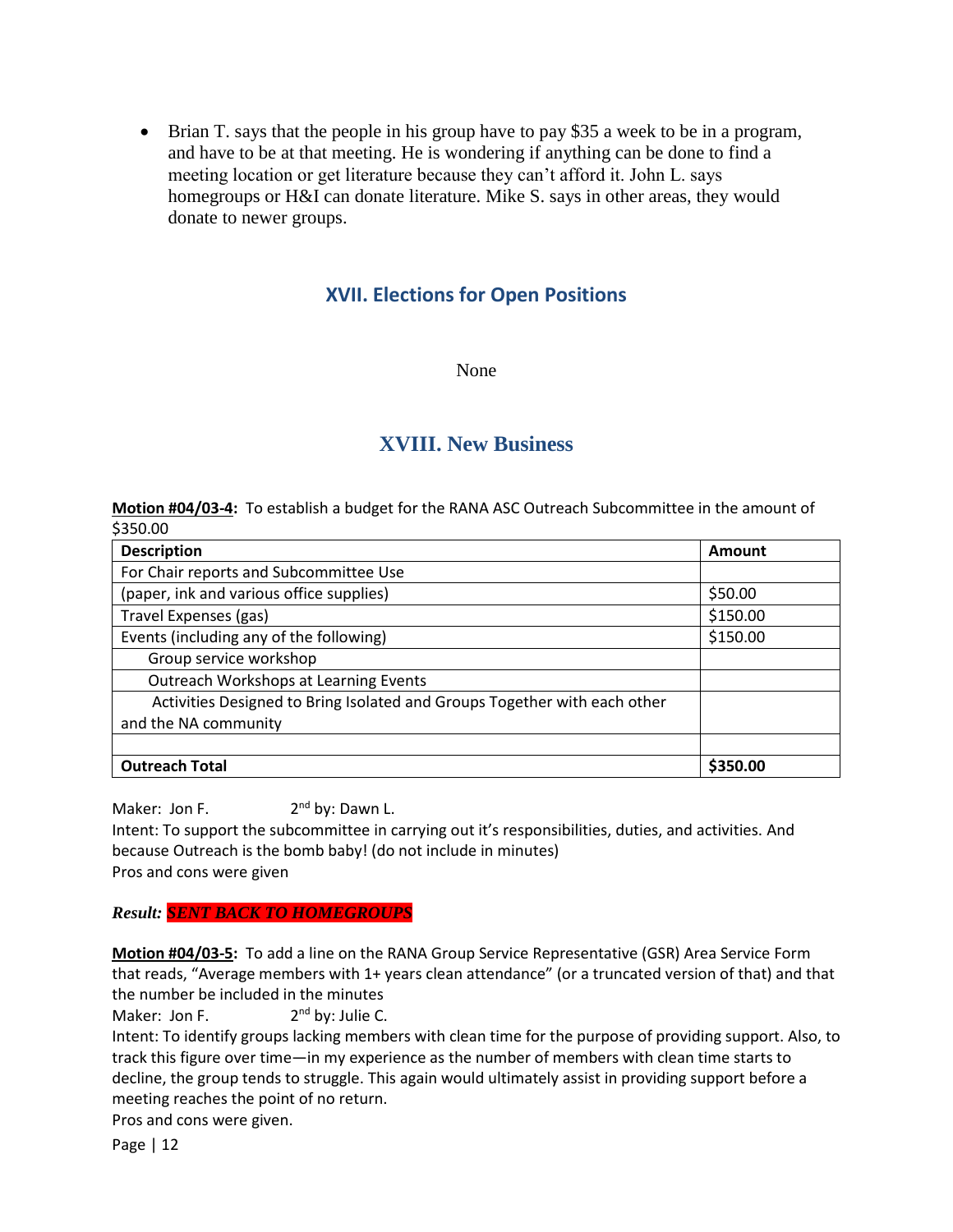*Vote: For- 12, Abstain- 1, Against- 0 Result: PASSED*

**Motion #04/03-6:** To extend balance of \$220 at current to be paid for 4/18/16 due to added responsibilities Maker: Antoinette B. 2<sup>nd</sup> by: Donna Intent: To get caught up and adhere to my commitment to my  $9<sup>th</sup>$  step amending. *Vote: For-13, Abstain- 1, Against-0 Result: PASSED*

**Motion #04/03-7:** Activities is requesting the following funds for the Spring Gala: Facility (\$125), DJ (\$100), Food/décor/plasticware (\$300), and \$75 for the  $4<sup>th</sup>$  of July, for a total of \$600 Maker: Shana C.  $2<sup>nd</sup>$  by: Julie C. Intent: To hold a spring gala on 5/14 at St. George's that will include a meal, dancing, and DJ. Also to hold a 4<sup>th</sup> of July picnic at Alum Springs Park. *Vote: For-13, Abstain- 1, Against-0 Result: PASSED*

**Motion #04/03-8:** To reimburse Outreach chair for ½ March travel expenses. (non-budgeted request) Maker: Jon F.  $2<sup>nd</sup>$  by: Kevin S. Intent: Reimburse expenses *Vote: For-11, Abstain- 3, Against-0 Result: PASSED*

**Motion #04/03-9:** To grant mini convention sub-committee use to area tax ID number for purposes of opening a bank account Maker: Richard M. 2<sup>nd</sup> by: Victoria H. Intent: To give subcommittee ability to have a bank account *Vote: For- 14, Abstain- 2, Against-0 Result: PASSED*

**Motion #04/03-10:** To provide Bowling Green meeting to provide \$100 in literature to provide as group literature for this poorly funded but very thirsty meeting. Maker: Dawn L. 2<sup>nd</sup> by: Brian T. Intent: primary purpose Pros and cons were given.

*Result: SENT BACK TO HOMEGROUPS*

**Motion #04/03-11:** To receive gas money to attend 2-day in Bedford, VA Maker: Antoinette B. 2<sup>nd</sup> by: Julie C. Intent: To fulfill service commitment

*Result: BUDGETED*

**Motion #04/03-12:** To reimburse Kemper B. \$128.70 for Q2 meeting list printing Maker: Antoinette B. 2<sup>nd</sup> by: Donna Intent: To be fully self-supporting by using PR's allocated budget funds to print lists

*Result: BUDGETED*

**Motion #04/03-13:** To extend today's ASC Maker: Victoria H. 2<sup>nd</sup> by: Richard M.

Page | 13